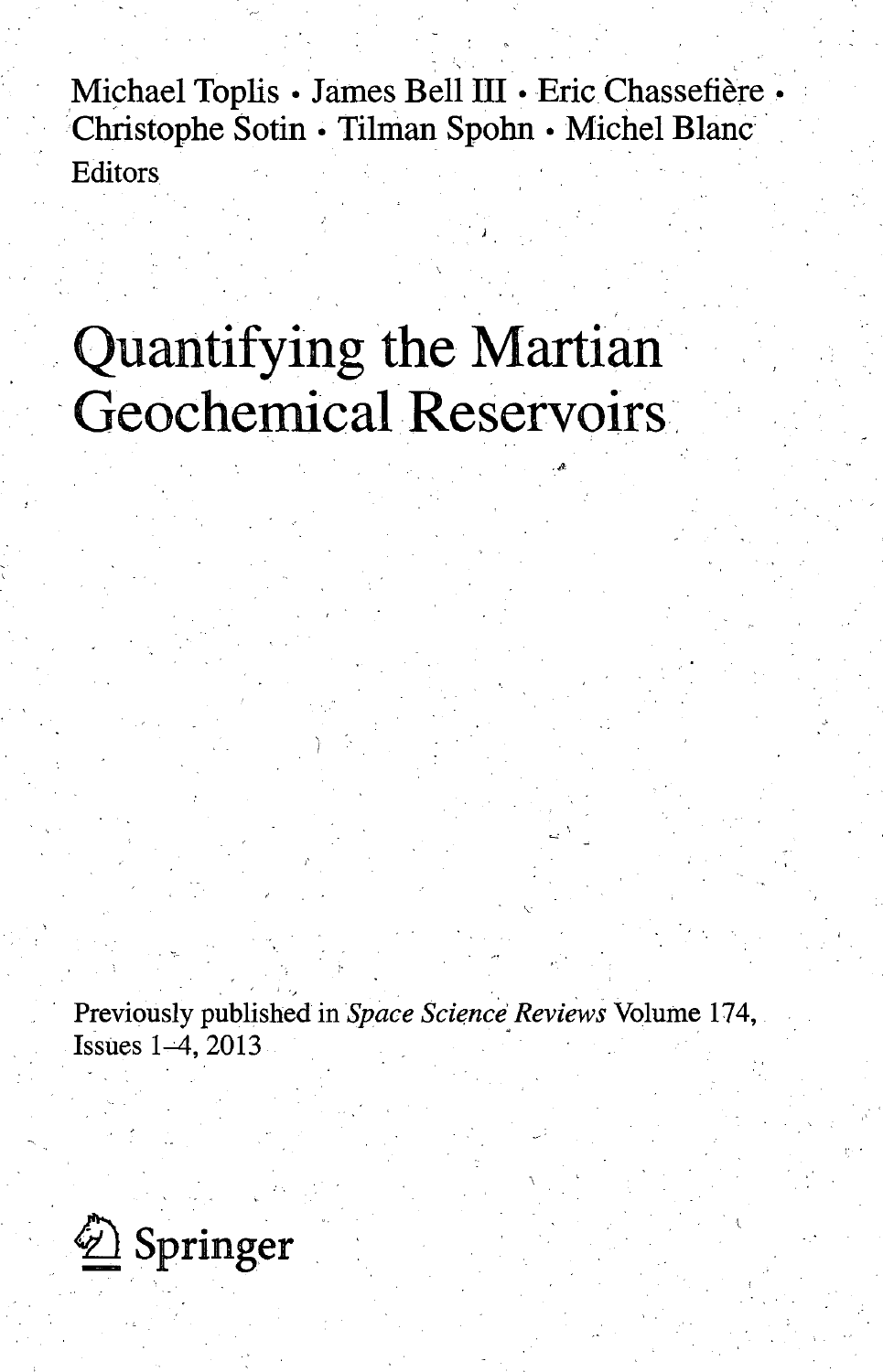# **Contents**

#### **Foreword**

R.-M. Bonnet • M. Blanc 1

**Quantifying the Martian Geochemical Reservoirs: An Interdisciplinary Perspective**  M.J. Toplis • J.F. Bell • E. Chassefière • C. Sotin • T. Spohn • M. Blanc 5

**The Formation of Mars: Building Blocks and Accretion Time Scale**  R. Brasser 11

**Core Formation and Mantle Differentiation on Mars**  K. Mezger • V. Debaille • T. Kleine 27

### **Long-Term Evolution'of the Martian Crust-Mantle System**  M. Grott • D. Baratoux • E. Hauber • V. Sautter • J. Mustard • O. Gasnault • S.W. Ruff • .S.-I. Karato • V. Detoaille • M. Knapmeyer • F. Sohl • T. Van Hoolst • D. Breuer • A. Morschhauser • M.J. Toplis 49

**Outgassing History and Escape of the Martian Atmosphere and Water Inventory.**  H. Lammer · E. Chassefière · Ö. Karatekin · A. Morschhauser · P.B. Niles · O. Mousis R Odert • U.V. Mostl • D. Breuer • V. Dehant • M. Grott • H. Groller • E. Hauber • L.B.S.Pham 113

## **Quantitative Assessments of the Martian Hydrosphere \_**

J. Lasue · N. Mangold · E. Hauber · S. Clifford · W. Feldman · O. Gasnault · C. Grima · S. Maurice • O. Mousis 155

#### **Volatile Trapping in Martian Clathrates**

O. Mousis • E. Chassefière • J. Lasue • V. Chevrier • M.E. Elwood Madden • A. Lakhlifi J.I. Lunine • F. Montmessin • S. Picaud • F. Schmidt' • T.D. Swindle 213

**Geochemical Reservoirs and Timing of Sulfur Cycling on Mars**  F. Gaillard • J. Michalski • G. Berger • S.M. McLennan • B. Scaillet 251

#### **Geochemistry of Carbonates on Mars: Implications for Climate History and Nature of Aqueous Environments**

P.B. Niles • D.C. Catling • G. Berger • E. Chassefière • B.L. Ehlmann • J.R. Michalski • R. Morris • S.W. Ruff • B. Sutter 301

### **Geochemical Consequences of Widespread Clay Mineral Formation in Mars' Ancient Crust**

B.L. Ehlmann • G. Berger • N. Mangold<sup>-1</sup> J.R. Michalski • D.C. Catling • S.W. Ruff E. Chassefière · P.B. Niles · V. Chevrier · F. Poulet 329